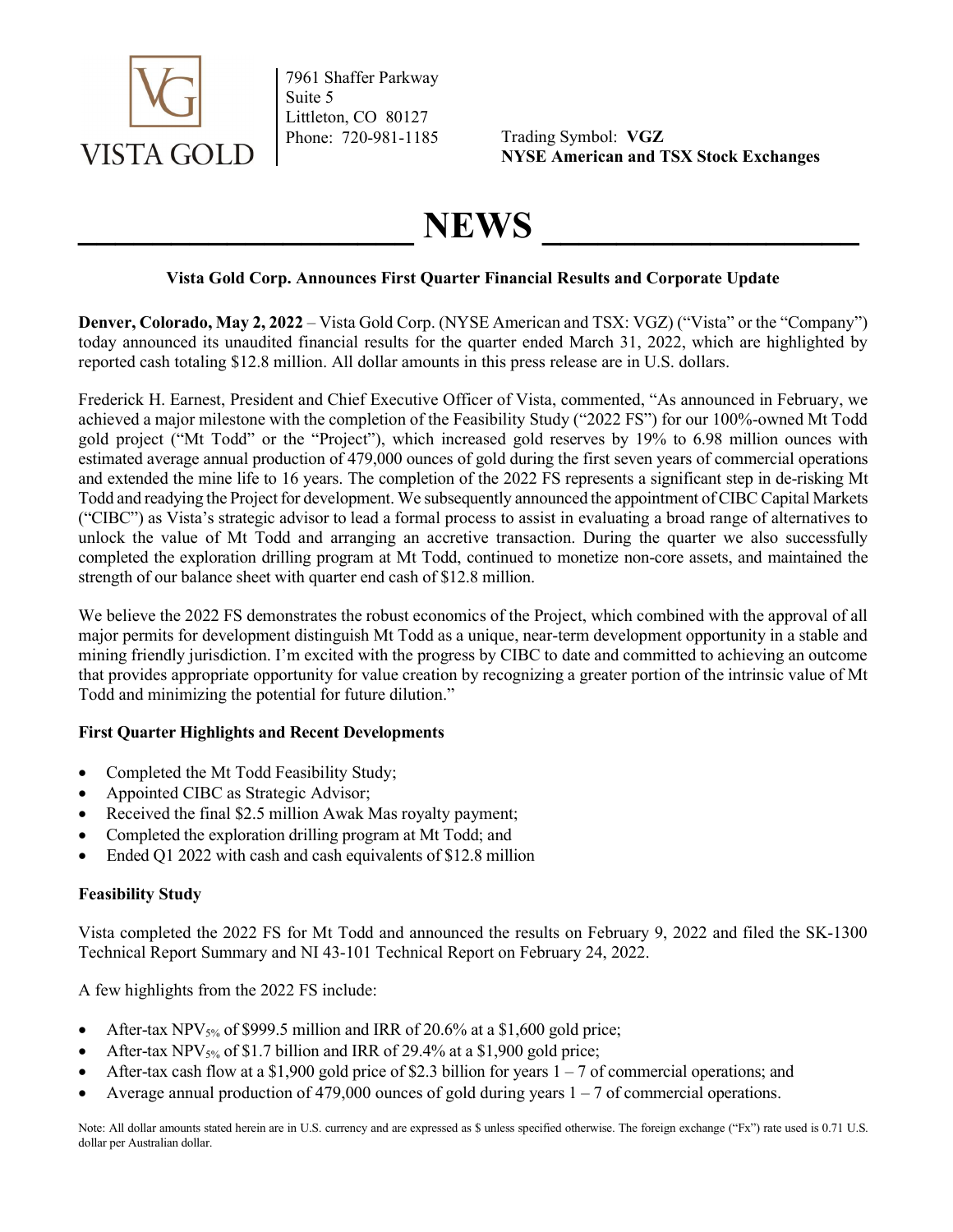The 2022 FS addressed recommendations from the 2019 pre-feasibility study; reflects minor updates of the Project design to be consistent with the Mining Management Plan; and advanced the levels of engineering and detailed costing in all areas of the Project. It evaluated several trade-off opportunities (e.g., contract power generation, contract mining and autonomous truck haulage). With new mine plans at prices more reflective of current gold prices, the 2022 FS resulted in a larger reserve and longer mine life.

## Appointment of CIBC Capital Markets as Strategic Advisor

In March, Vista appointed CIBC as its strategic advisor to assist in evaluating a broad range of alternatives to unlock the value of the Mt Todd gold project. CIBC's mandate includes leading a formal process to complete an accretive transaction with the primary focus on maximizing shareholder value. The formal process has commenced. Coinciding with the work of CIBC, in February 2022, Australia lifted restrictions on international travel to and from the country for fully vaccinated individuals. Vista believes this action will have a positive impact for the Company by allowing greater in-person interaction between senior management and local stakeholders, and enhancing the formal process to unlock the value of Mt Todd.

## Exploration Drilling Program

Vista completed its exploration drilling at Mt Todd during March 2022 and is awaiting final assay results. The drilling program focused on identifying connecting structures and mineralization between previously interpreted discreet deposits and the potential for efficient resource growth with future drilling along strike from the Batman deposit approximately 1.9 kilometers north to the Golf-Tollis/Penguin targets. This program successfully achieved our goal of demonstrating the regional potential along a 5.4-kilometer portion of the 24-kilometer Batman-Driffield Trend and to outline areas where future drilling can be undertaken to efficiently define additional gold resources.

Vista completed 26 planned drill holes for approximately 8,898 meters. The drill holes consistently intersected mineralization predicted by our geologic model and demonstrate both horizontal and vertical continuity of the targeted structures.

#### Summary of Q1 2022 Financial Results

At March 31, 2022, cash, cash equivalents and short-term treasury investments totaled \$12.8 million. We benefited during the quarter from receipt of \$2.5 million from PT Masmindo Dwi Area to exercise its option to cancel the remaining 50% of the Awak Mas net smelter return royalty and continued control over our base expenditures.

Vista reported a net loss of \$0.3 million or \$0.00 per basic share for the three months ended March 31, 2022, compared to a loss of \$3.1 million or \$0.03 per basic share for the three month period ended March 31, 2021. The loss for the current quarter was in line with management's expectations.

#### Management Conference Call

Management's quarterly conference call to review financial results for the quarter ended March 31, 2022 and to discuss corporate and project activities is scheduled for Tuesday, May 3, 2022 at 2:00 p.m. MDT (4:00 p.m. EDT).

Participant Toll Free: (844) 898-8648 Participant International: (647) 689-4225 Conference ID: 1976517

This call will also be archived and available at www.vistagold.com after May 3, 2022. Audio replay will be available for 21 days by calling toll-free in North America (855) 859-2056 or (404) 537-3406.

If you are unable to access the audio or phone-in on the day of the conference call, please email your questions to ir@vistagold.com.

For further information, please contact Pamela Solly, Vice President of Investor Relations, at (720) 981-1185.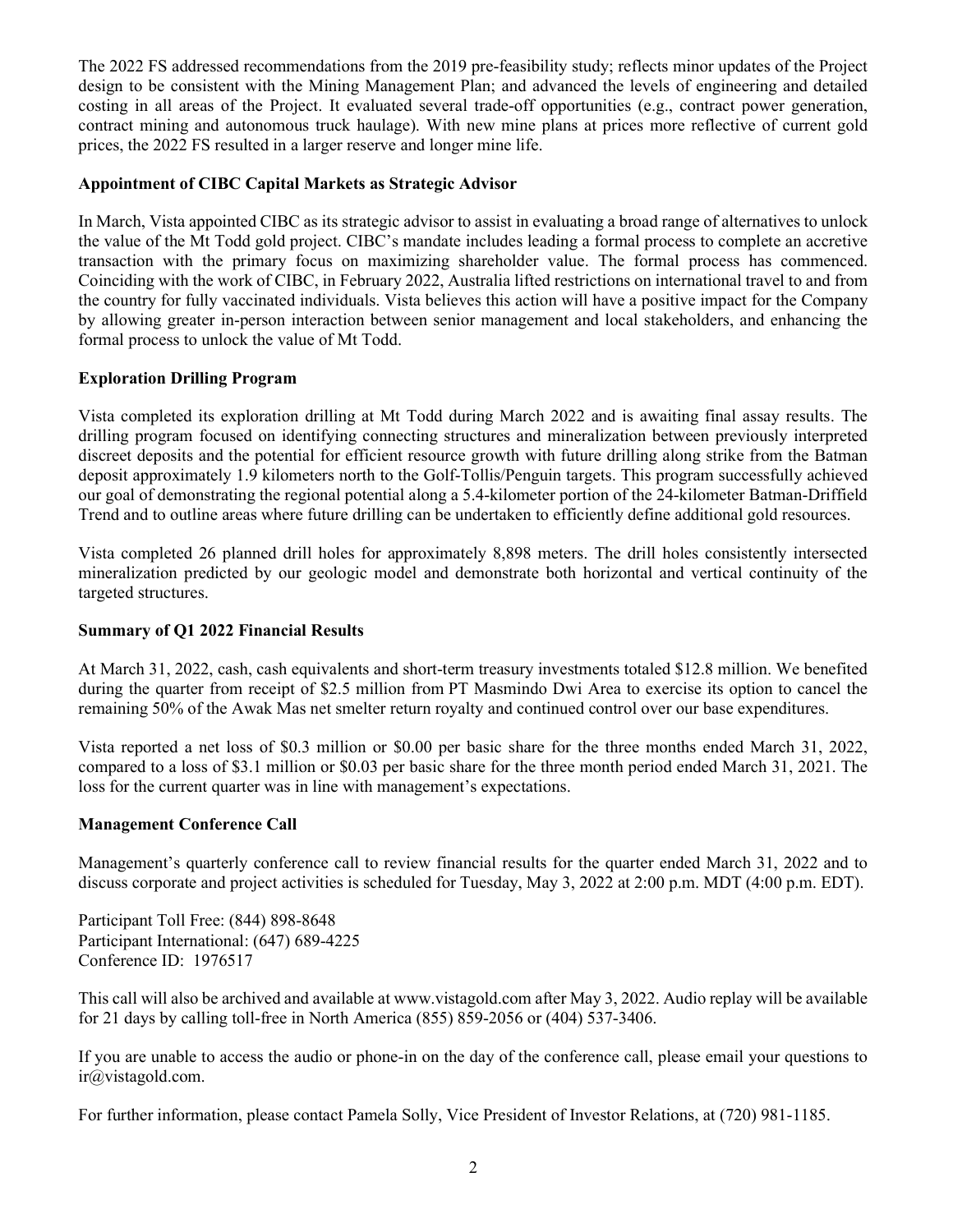#### Mt Todd Technical Report Filings

The Company filed a Technical Report Summary ("TRS" or "Technical Report Summary") prepared in accordance with subpart 1300 of Regulation S-K under the United States Securities Exchange Act of 1934, as amended ("S-K 1300") as an exhibit to Vista's Annual Report on Form 10-K, filed on February 24, 2022. The TRS is entitled "S-K 1300 Technical Report Summary – Mt Todd Gold Project – 50,000 tpd Feasibility Study – Northern Territory, Australia" with an effective date of December 31, 2021 and an issue date of February 9, 2022. This TRS is available on EDGAR at www.sec.gov/edgar.shtml. A companion Technical Report for Canadian purposes, pursuant to National Instrument 43-101 ("NI 43-101"), was filed on SEDAR on February 24, 2022 and is entitled "NI 43-101 Technical Report – Mt Todd Gold Project - 50,000 tpd Feasibility Study – Northern Territory, Australia" with an effective date of December 31, 2021 and an issue date of February 9, 2022 (the "NI 43-101 Technical Report"). The NI 43-101 Technical Report is available on SEDAR at www.sedar.com. Both reports may also be found on Vista's website at www.vistagold.com.

The technical data and economic conclusions of these reports are identical, with minor differences between the reports resulting only from the respective disclosure requirements of S-K 1300 and NI 43-101.

John Rozelle, Vista's Sr. Vice President, a Qualified Person as defined by 43-101, has approved this press release.

# About Vista Gold Corp.

Vista is a gold project developer. The Company's flagship asset is the Mt Todd gold project located in the Tier 1, mining friendly jurisdiction of Northern Territory, Australia. Situated approximately 250 km southeast of Darwin, Mt Todd is the largest undeveloped gold project in Australia and, as presently designed, Mt Todd is expected to be one of the top five gold producers in Australia. All major environmental and operating permits have now been approved.

For further information, please contact Pamela Solly, Vice President of Investor Relations, at (720) 981-1185.

# Forward Looking Statements

This press release contains forward-looking statements within the meaning of the U.S. Securities Act of 1933, as amended, and U.S. Securities Exchange Act of 1934, as amended, and forward-looking information within the meaning of Canadian securities laws. All statements, other than statements of historical facts, included in this press release that address activities, events or developments that we expect or anticipate will or may occur in the future, including such things as the expected date for our management's call regarding our financial results; our belief that the completion of the FS represents a significant step in de-risking Mt Todd and readying the Project for development; our belief that the 2022 FS demonstrates the robust economics of the Project, which combined with the approval of all major permits for development distinguish Mt Todd is a unique, near-term development opportunity in a stable and mining friendly jurisdiction; our belief that we remain committed to achieving an outcome that provides appropriate opportunity for value creation by recognizing a greater portion of the intrinsic value of Mt Todd and minimizes the potential for future dilution; our belief that Australia's lifted travel restrictions will have a positive impact for the Company by allowing greater in-person interaction between senior management and local stakeholders, and enhancing the formal process to unlock the value of Mt Todd; our belief that our goal of demonstrating the regional potential along a 5.4-kilometer portion of the 24-kilometer Batman-Driffield Trend and to outline areas where future drilling can be undertaken to efficiently define additional gold resources has been successfully achieved; our belief that we have maintained the strength of our balance sheet; and our belief that Mt Todd is the largest undeveloped gold project in Australia and, as presently designed, Mt Todd is expected to be one of the top five gold producers in Australia are forward-looking statements and forward-looking information. The material factors and assumptions used to develop the forward-looking statements and forward-looking information contained in this press release include the following: our forecasts and expected cash flows; our projected capital and operating costs; our expectations regarding mining and metallurgical recoveries; mine life and production rates; that laws or regulations impacting mine development or mining activities will remain consistent; our approved business plans, our mineral resource and reserve estimates and results of preliminary economic assessments; preliminary feasibility studies and feasibility studies on our projects, if any; our experience with regulators; our experience and knowledge of the Australian mining industry and our expectations of economic conditions and the price of gold. When used in this press release, the words "optimistic," "potential," "indicate," "expect," "intend," "hopes," "believe," "may," "will," "if," "anticipate" and similar expressions are intended to identify forward-looking statements and forward-looking information. These statements involve known and unknown risks, uncertainties and other factors which may cause the actual results, performance or achievements of the Company to be materially different from any future results, performance or achievements expressed or implied by such statements. Such factors include, among others, uncertainty of resource and reserve estimates, uncertainty as to the Company's future operating costs and ability to raise capital; risks relating to cost increases for capital and operating costs; risks of shortages and fluctuating costs of equipment or supplies; risks relating to fluctuations in the price of gold; the inherently hazardous nature of mining-related activities; potential effects on our operations of environmental regulations in the countries in which it operates; risks due to legal proceedings; risks relating to political and economic instability in certain countries in which it operates; uncertainty as to the results of bulk metallurgical test work; uncertainty as to completion of critical milestones for Mt Todd; and uncertainty as to the impact of the ongoing global health crisis caused by the COVID-19 pandemic; as well as those factors discussed under the headings "Note Regarding Forward-Looking Statements"